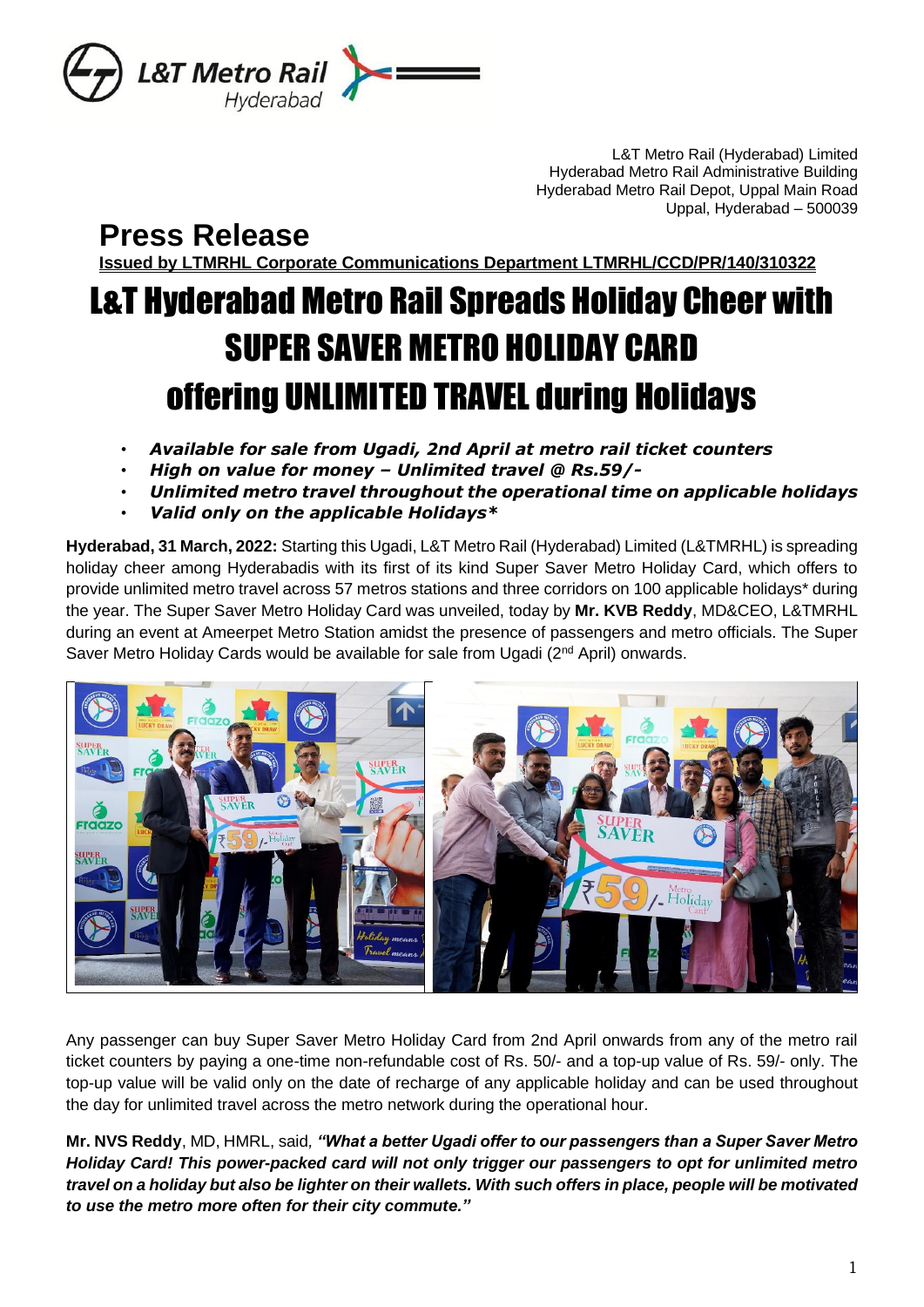

**Mr. KVB Reddy**, MD & CEO, L&TMRHL, said*, "We are happy to launch this pocket-friendly Super Saver Metro Holiday Card commencing from the auspicious day of Ugadi. Now with a nominal recharge of Rs. 59/-, passengers can avail of unlimited metro travel on any listed holidays. This special offer reinforces our commitment to provide best in class travel options for passengers."*

### **Highlights of the Super Saver Metro Holiday Card:**

- Super Saver Metro Holiday Card is on sale at all ticket counters of Hyderabad Metro Rail
- The card comes at a one-time cost of Rs. 50/- (non-refundable)
- Recharge the card with a top-up value of Rs. 59/- at any metro station on the day of travel
- The card is ready to be used within operational time across metro network on the recharge day
- The card is non-transferrable and for 'one card one traveller' use
- The super saver card will allow travel on the metro network on specified holidays only, on other days the AFC (Automatic Fare Collection) system will not accept this card
- The list of Holidays includes (Sun, 2nd & 4th Sat & Govt holidays a total of 100 days)
- To access the list of Holidays:
	- o Visit metro rail ticket counter
	- o Scan the QR code on the back of the card
	- o Check on the T-Savaari App
	- o Visit L&T Metro website page https://www.ltmetro.com/supersaveroffer/

## **\*Annexure - Applicable Holiday List**

#### **About L&T Metro Rail (Hyderabad) Limited:**

L&T Metro Rail (Hyderabad) Limited is a subsidiary of Larsen & Toubro. - L&T Metro Rail (Hyderabad) Limited ("The Company") to implement the Project on Design, Built, Finance Operate and Transfer (DBFOT) basis. The Company signed the Concession Agreement with the then Government of Andhra Pradesh on September 4, 2010 and completed the financial closure for the Project on March 1, 2011 in a record period of six months. A consortium of 10 banks led by State Bank of India has sanctioned the entire debt requirement of the project. This is the largest fund tie-up in India for a non-power infrastructure Public Private Partnership (PPP) project.

#### **Media Contact:**

Ms. Anindita Sinha, Head – Corporate Communications, Email: [anindita.sinha@ltmetro.com](mailto:anindita.sinha@ltmetro.com) Prashant Kumar, Media Relations, Corporate Communications, Email: [prashant.kumar@ltmetro.com;](mailto:prashant.kumar@ltmetro.com) Phone: 9100934769 **HYDERABAD March 31, 2022**